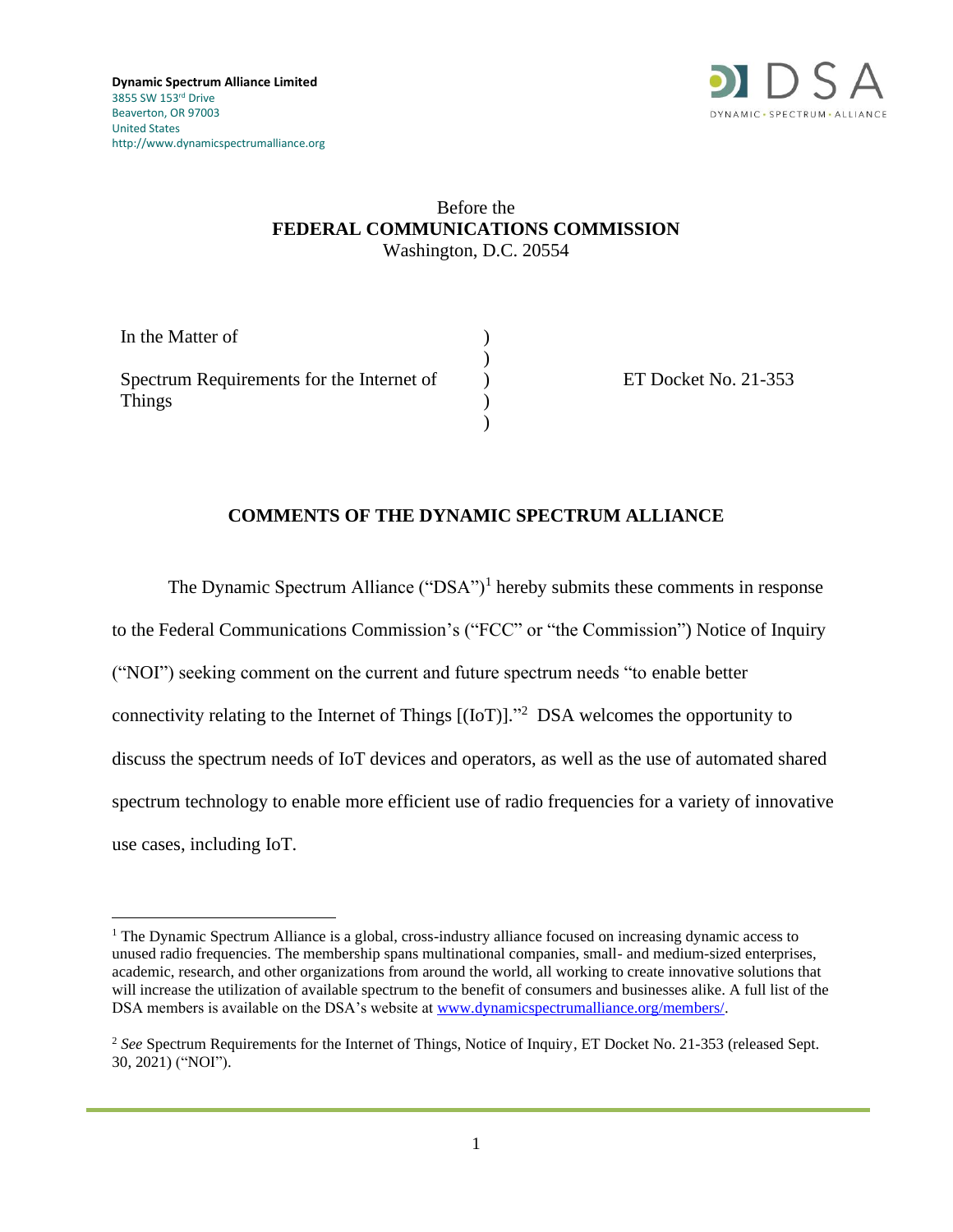

DSA supports the Commission's efforts to provide a variety of spectrum access options and its adoption of flexible-use rules. We encourage the Commission to continue its balanced approach among licensed, unlicensed, and lightly licensed (license-by-rule) spectrum allocations. An unbalanced approach could have the unintended consequence of creating an artificial scarcity, which could, in turn, increase the cost of access. Licensed, unlicensed, and lightly licensed spectrum bands all play important and complementary roles in the delivery of not only advanced 5G services, but also a wide variety of innovative IoT use cases.

DSA commends the Commission for its leadership in adopting spectrum sharing frameworks, such as those implemented for TV White Space, CBRS, and 6 GHz, which have led to the more efficient utilization of spectrum and have fostered innovation and affordable connectivity. Automated frequency coordination lowers transaction costs, uses spectrum more efficiently, speeds time-to-market for new services, protects incumbents from interference with greater certainty, and generally expands the supply of wireless connectivity that is fast becoming, like electricity, a critical input for other industries and economic activity. Increasing spectrum access by a wide range of new users, including vertical sectors, leads to more rapid deployment of new networks and services. DSA believes that the introduction of new licensing options supported by automated dynamic spectrum sharing technology is the best path to support such deployments.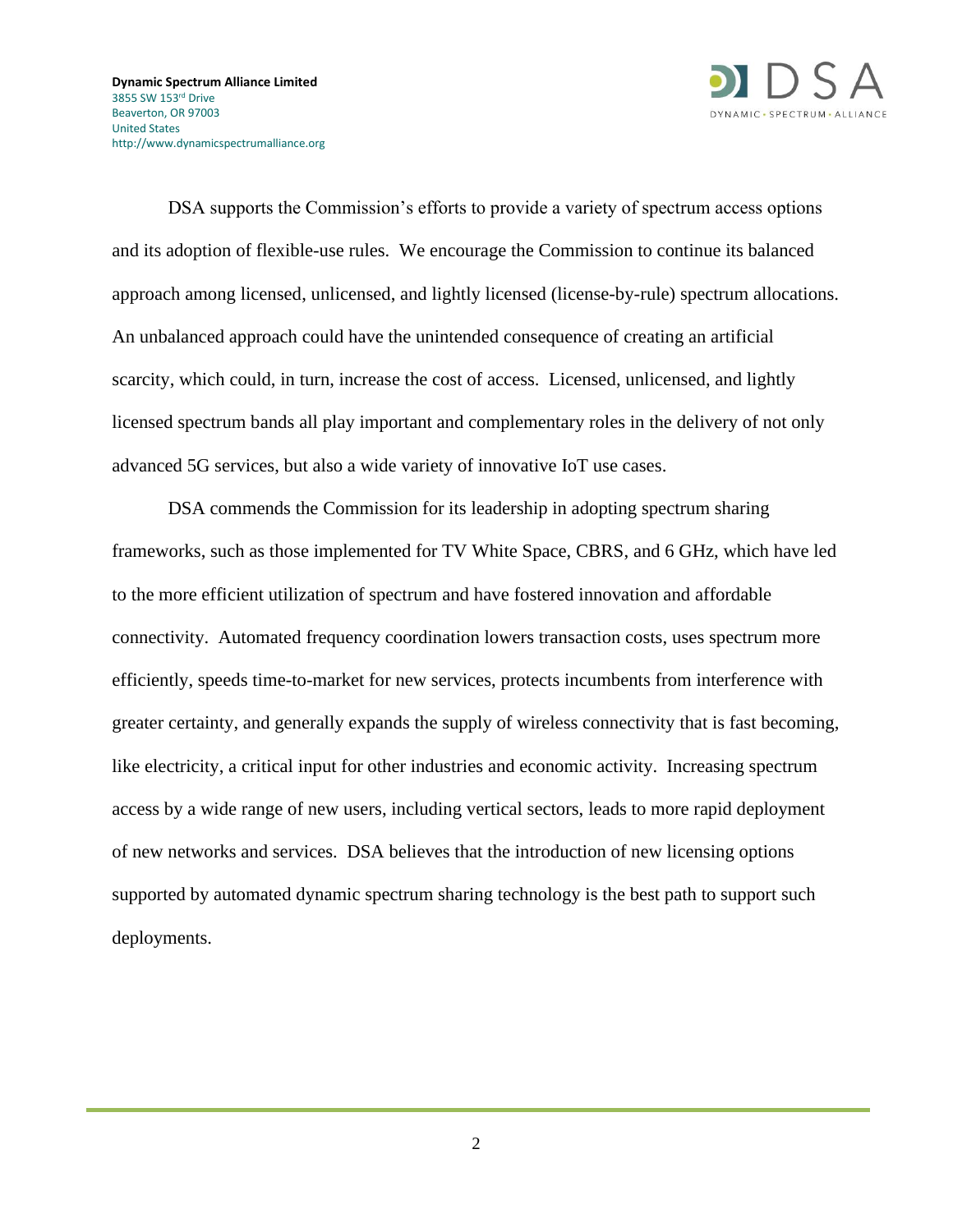

# **I. THE CBRS FRAMEWORK SHOULD BE REPLICATED IN OTHER BANDS TO SUPPORT A WIDE VARIETY OF INNOVATIVE USE CASES, INCLUDING IOT**

In the NOI, the Commission asks what rules could facilitate greater spectrum access for IoT deployments.<sup>3</sup> DSA strongly supports the Commission's CBRS rules, which permit both licensed (Priority Access License ["PAL"]) and lightly licensed (General Authorized Access ["GAA"]) access options on a shared basis, managed by a Spectrum Access System ("SAS"). Through this automation of shared spectrum, a whole host of private wireless network and IoT opportunities, from smart energy to smart city, have emerged. From business to leisure, hundreds of smart office, airport and stadium private networks have been deployed using CBRS as the result of having access to spectrum without the need for an individual license. In fact, only twenty months after receiving authorization for commercial operations, over 180,000 CBRS cell sites have been deployed across the United States with the vast majority of them using the GAA tier. Examples of such deployments include:

#### **1) Retail**

The American Dream Entertainment and Retail Complex in New Jersey has implemented CBRS to cover the entire 3 million square foot venue, servicing over 40 million annual visitors and more than 450 stores. Beyond the mall itself, CBRS has also been used for traffic and parking management, assessing approximately 33,000 parking spaces.

<sup>3</sup> NOI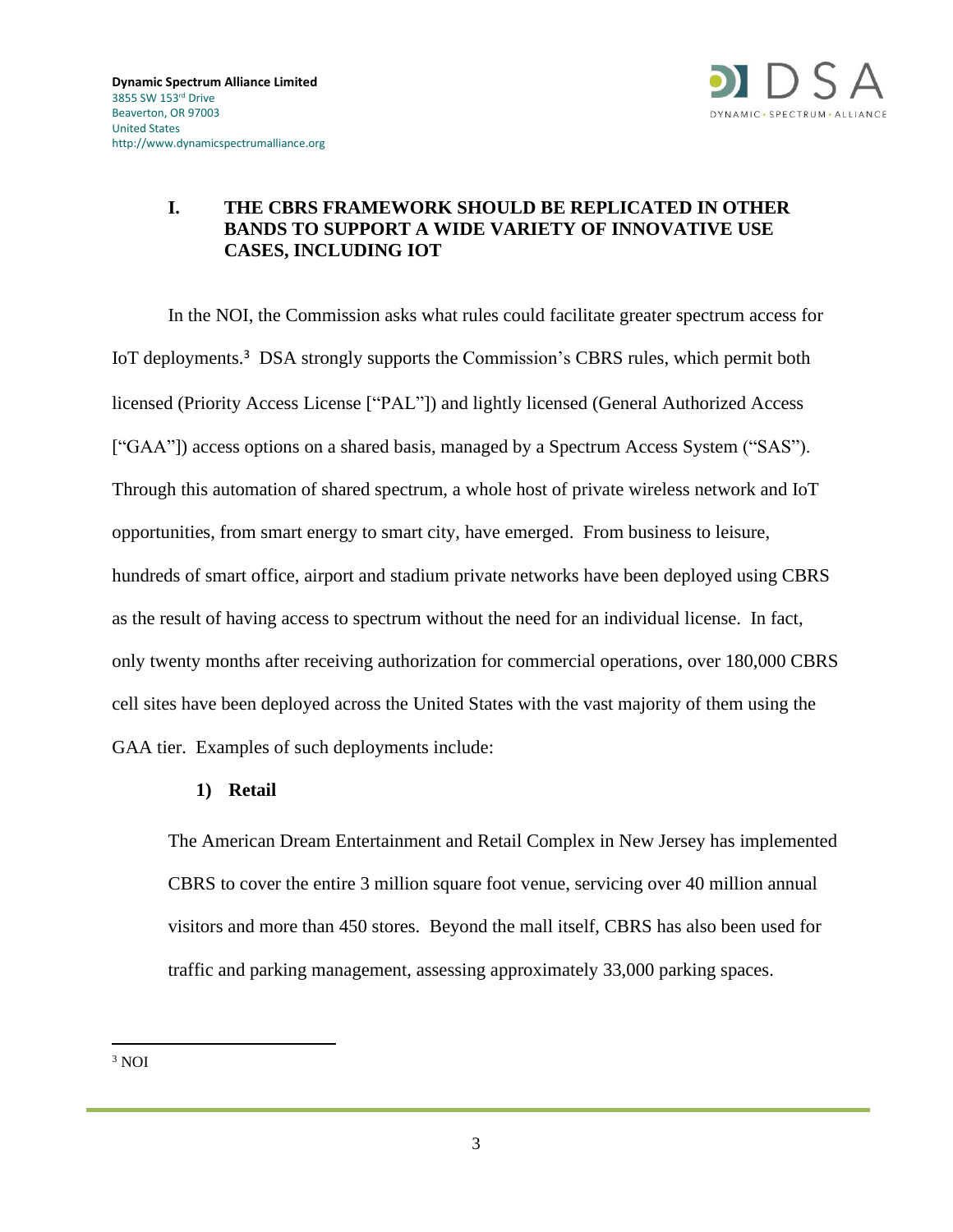

Equipping security cameras, digital signage and other systems for both internal and external mall operations, CBRS has proved essential for supporting and enabling interesting such new use cases. This type of infrastructure deployment has proven to be faster and more economic than traditional fixed infrastructure, offering reliable and simple, yet effective means of connectivity.

#### **2) Airport**

In Dallas, CBRS has transformed airport communication systems, bringing airport staff and management connections onto the CBRS spectrum. Such deterministic spectrum access is critical in emergency scenarios to cater to higher power requirements and improve coverage. This network supports critical airport communications and co-exists with a robust Wi-Fi network.

#### **3) Sport stadium**

Angel Stadium in Anaheim, California has adopted CBRS capabilities to support its internal communications, lightening the load on the Wi-Fi system, similar to what Dallas airport has achieved. Since the full commercial deployment of CBRS, they have also been working as a neutral host provider, offering Mobile Network Operators (MNOs) support in managing signal traffic for customers attending events. By not only supporting internal connectivity for both staff and customers but extending this service for the reinforcement of existing MNOs, CBRS has presented the opportunity to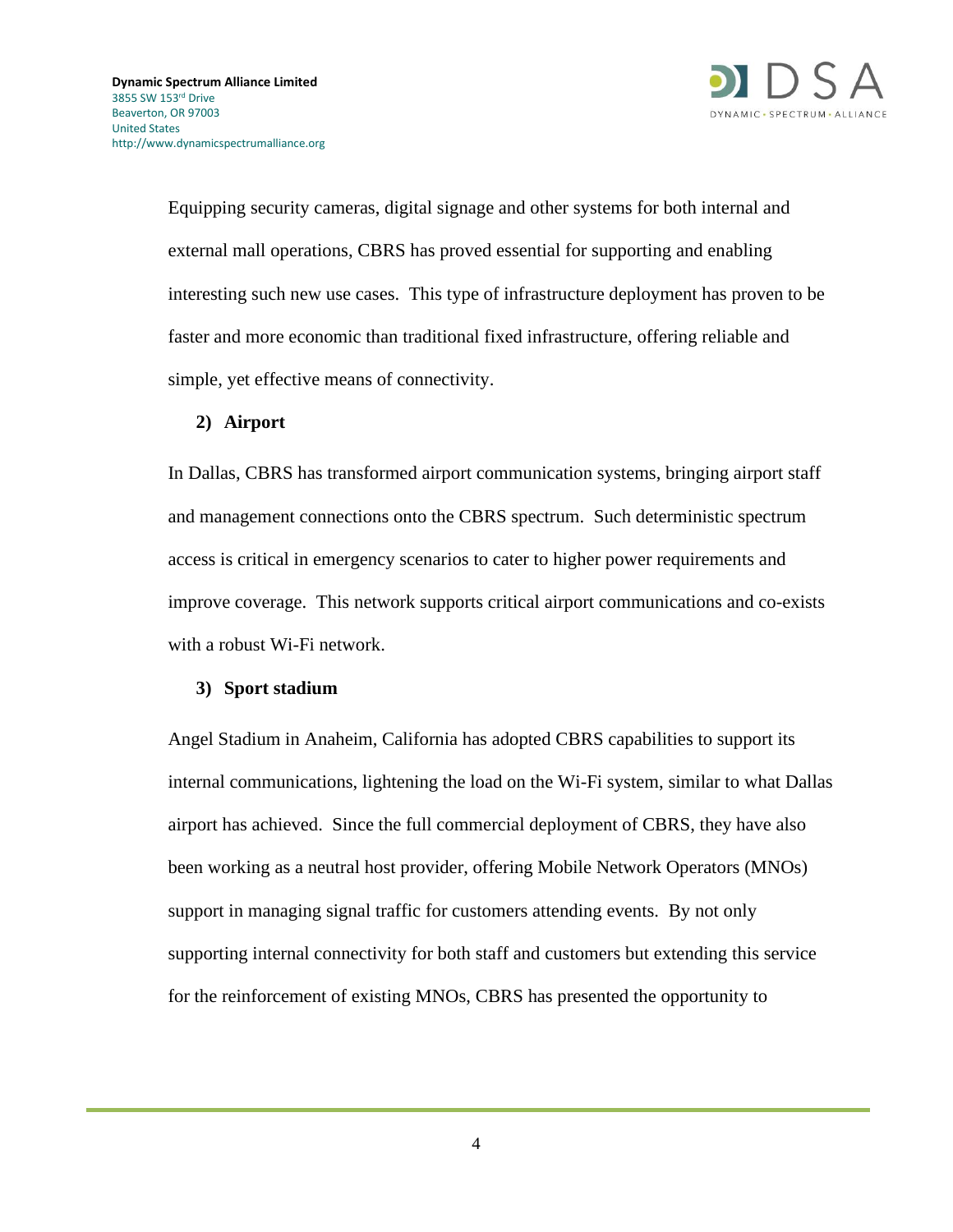

eliminate barriers and limitations, providing full, flexible coverage whenever it is needed – even when roaming.

DSA also commends the Commission for its adopted of streamlined secondary market processes and the "use-it-or-share-it" rules for the CBRS band and encourages the Commission to extend these policies to other bands. Together, these policies drive innovation, foster the deployment of new technologies, and support various sectors, such as enterprise networks and industrial uses. Opportunistic access under the CBRS framework reduces spectrum warehousing in areas where the economics are least attractive for large service providers. It has already increased access for operators that are interested in deploying, but who lack needed spectrum access in that local area. We also anticipate that, once the Commission authorizes the SAS administrators to implement the CBRS streamlined leasing capability, opportunistic access will encourage secondary market transactions by facilitating price discovery on both the supply and demand side. For licensees, it will both identify users interested in a potential lease or partition and provide information on the potential value (i.e., how much is my spectrum worth?). For users, opportunistic use is an opportunity to test the local market and to determine the value of a more secure, longer-term lease or partition agreement (i.e., how much am I willing to pay for spectrum?). Finally, opportunistic access in the CBRS band is lowering barriers to entry for innovative new use cases by parties that at least initially either cannot afford or do not believe they need to pay for exclusive use and interference protection. The option to deploy, at least

5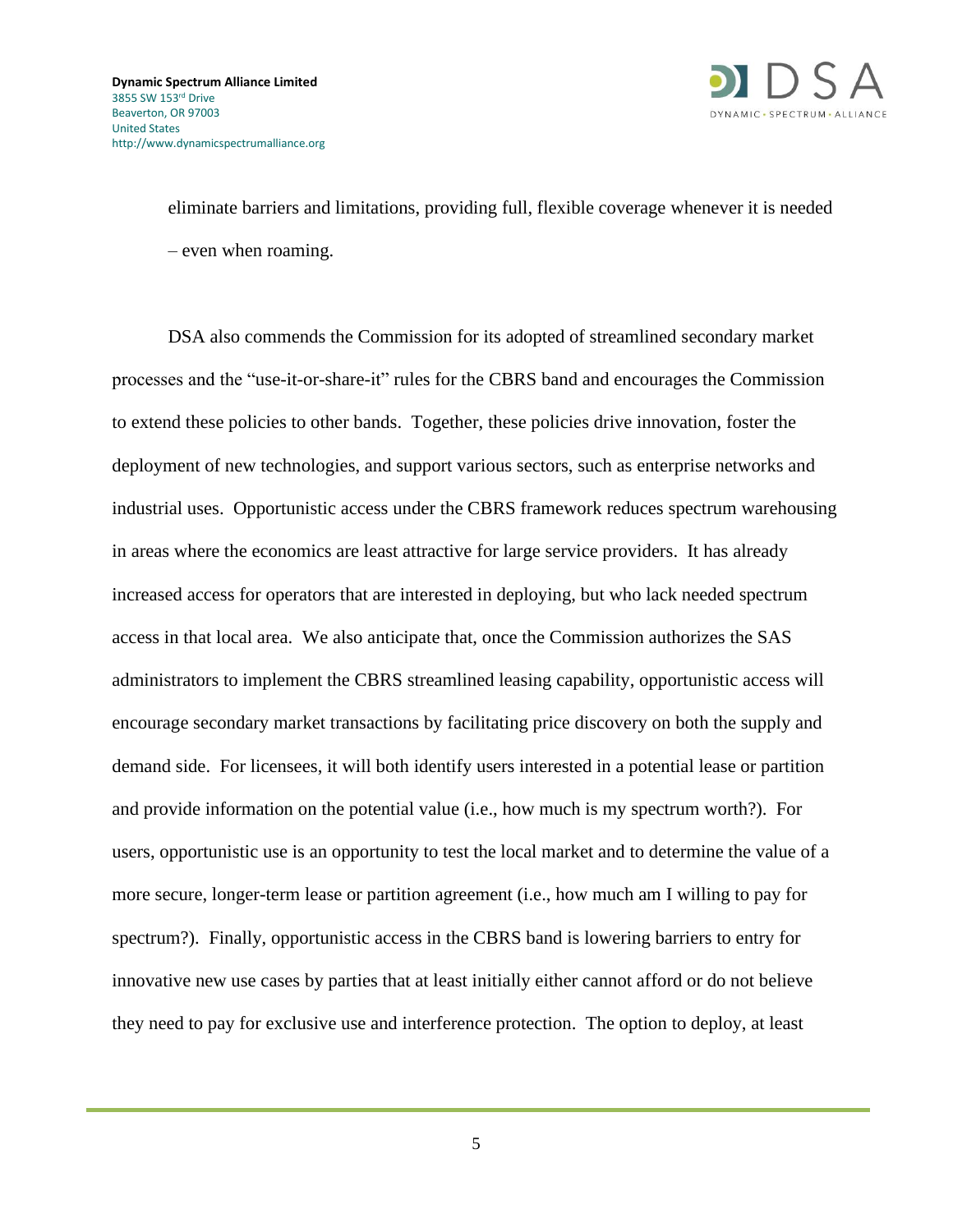

initially, without committing to the cost of a long-term lease or license is proving to be useful for small providers and industries.

It is clear that the CBRS framework has revolutionized the ways in which spectrum is utilized to improve connectivity across a diverse number of vertical sectors.<sup>4</sup> DSA believes that adopting a similar spectrum sharing model in other bands, such as in the lower 3 GHz band, will enable more users, including verticals, to access scarce and valuable spectrum resources, leading to lower-costs, lower barriers to entry, and most effective allocation for innovative businesses. This, in turn, enables and encourages competition and innovation by existing service providers as well as new entrants.

# **II. UNLICENSED SHARED ACCESS WILL ALSO SUPPORT IOT CONNECTIVITY NEEDS**

The Commission's rules for the 6 GHz band are another example of a successful sharing framework that will support a wide range of innovative use cases, including IoT. As the Commission is aware, existing Wi-Fi spectrum is already overburdened in many locations and a significant expansion in the amount of available unlicensed spectrum is needed to keep

<sup>&</sup>lt;sup>4</sup> Other examples of CBRS deployments can be found here: [>https://www.lightreading.com/5g/charter-to-start-first](https://www.lightreading.com/5g/charter-to-start-first-cbrs-market-buildout-in-2021/d/d-id/769456?itc=lrnewsletter_cabledaily%3c)[cbrs-market-buildout-in-2021/d/d-id/769456?itc=lrnewsletter\\_cabledaily<;](https://www.lightreading.com/5g/charter-to-start-first-cbrs-market-buildout-in-2021/d/d-id/769456?itc=lrnewsletter_cabledaily%3c) [>https://www.telecompetitor.com/wisps](https://www.telecompetitor.com/wisps-get-cbrs-range-as-great-as-six-miles-at-100-mbps-speeds/%3c)[get-cbrs-range-as-great-as-six-miles-at-100-mbps-speeds/<;](https://www.telecompetitor.com/wisps-get-cbrs-range-as-great-as-six-miles-at-100-mbps-speeds/%3c) [>https://ongoalliance.org/news/watch-communications](https://ongoalliance.org/news/watch-communications-and-bec-technologies-partner-to-expand-rural-internet-access/%3c)[and-bec-technologies-partner-to-expand-rural-internet-access/<;](https://ongoalliance.org/news/watch-communications-and-bec-technologies-partner-to-expand-rural-internet-access/%3c) [>https://www.fiercewireless.com/wireless/wispa](https://www.fiercewireless.com/wireless/wispa-cbrs-a-good-guide-for-3-45-3-55-ghz%3c)[cbrs-a-good-guide-for-3-45-3-55-ghz<;](https://www.fiercewireless.com/wireless/wispa-cbrs-a-good-guide-for-3-45-3-55-ghz%3c) [https://enterpriseiotinsights.com/20210714/channels/news/las-vegas](https://enterpriseiotinsights.com/20210714/channels/news/las-vegas-deploys-largest-private-municipal-lte-network-in-45-days?utm_campaign=RCR%20Newsletter&utm_medium=email&_hsmi=140455124&_hsenc=p2ANqtz-8_naAz8kuWAD4MfCsNIO_UI-BHN_Tmp_iZplCd7CyjjErXRYqqzuw2clkX7aZjVjvO_rXC6x2qLT514s778wtgZli-kkEvx9mmlXvfu-4IsAQOaUM&utm_content=140455124&utm_source=hs_email)[deploys-largest-private-municipal-lte-network-in-45-days](https://enterpriseiotinsights.com/20210714/channels/news/las-vegas-deploys-largest-private-municipal-lte-network-in-45-days?utm_campaign=RCR%20Newsletter&utm_medium=email&_hsmi=140455124&_hsenc=p2ANqtz-8_naAz8kuWAD4MfCsNIO_UI-BHN_Tmp_iZplCd7CyjjErXRYqqzuw2clkX7aZjVjvO_rXC6x2qLT514s778wtgZli-kkEvx9mmlXvfu-4IsAQOaUM&utm_content=140455124&utm_source=hs_email).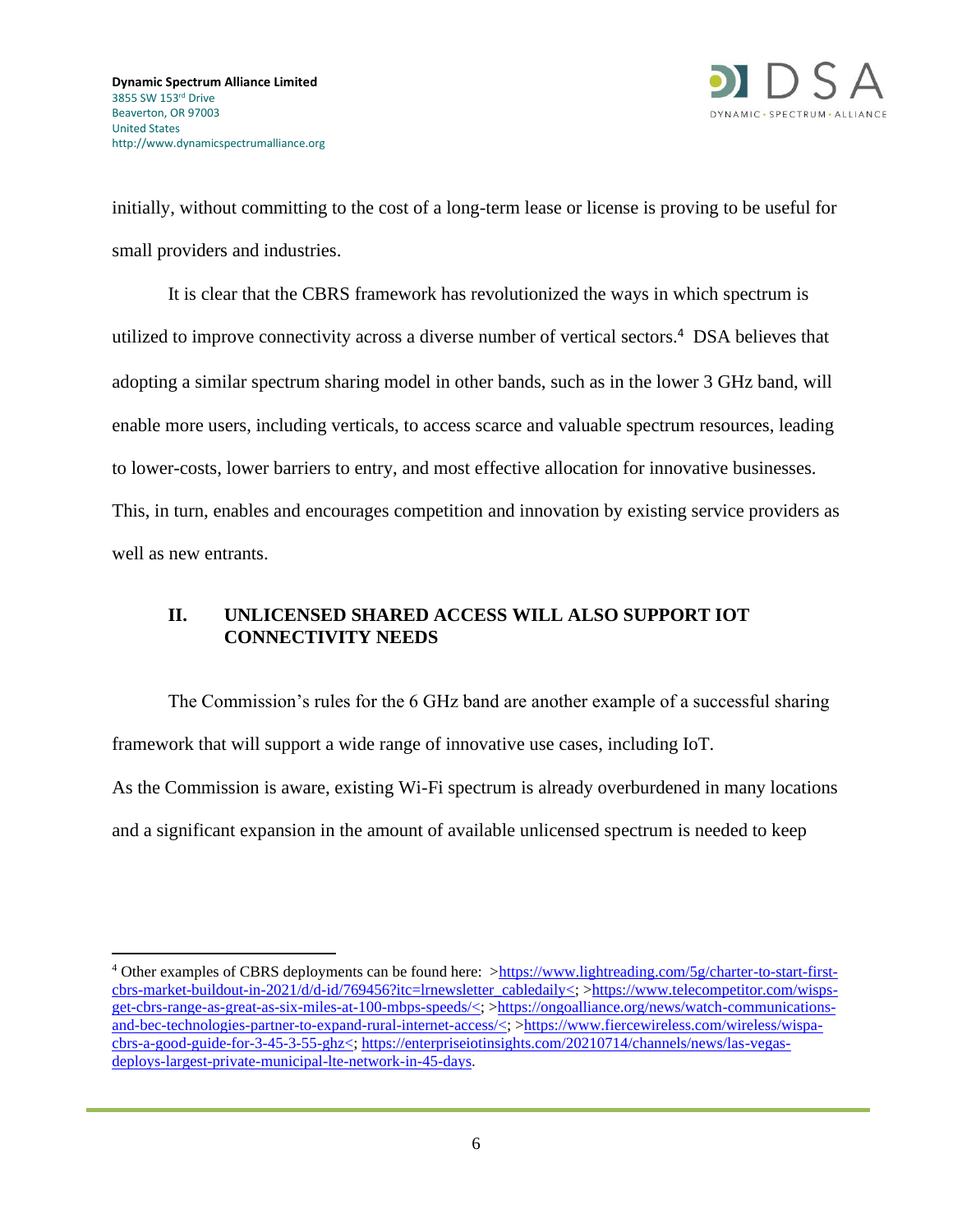

pace with existing technologies to support the new and innovative uses that will maintain U.S. technological leadership.

DSA applauds the Commission's recognition of the importance of unlicensed spectrum and the adoption of rules that permit both low-power indoor ("LPI") as well as standard power ("SP") and outdoor unlicensed operations. Both will play important roles in the provision of IoT services. In the NOI, the Commission asks whether additional power for Part 15 devices would facilitate IoT services and what the impact might be on unlicensed device design and/or on other services. DSA believes that automated dynamic spectrum access, such as an automated frequency coordination ("AFC"), can maximize efficient use of not only the 6 GHz band, but other shared bands in the future.

Permitting unlicensed users greater operational flexibility will increase economic and consumer value of the nation's spectrum resources by allowing innovators to realize a given band's full potential, while also ensuring protection of incumbent services.

#### **III. CONCLUSION**

DSA appreciates the opportunity to comment on the Commission's NOI on the spectrum needs for IoT devices and operations. Given the success of the CBRS, TV White Spaces and 6 GHz bands, we encourage the Commission to continue its balanced approach among licensed, unlicensed, and lightly licensed spectrum allocations.